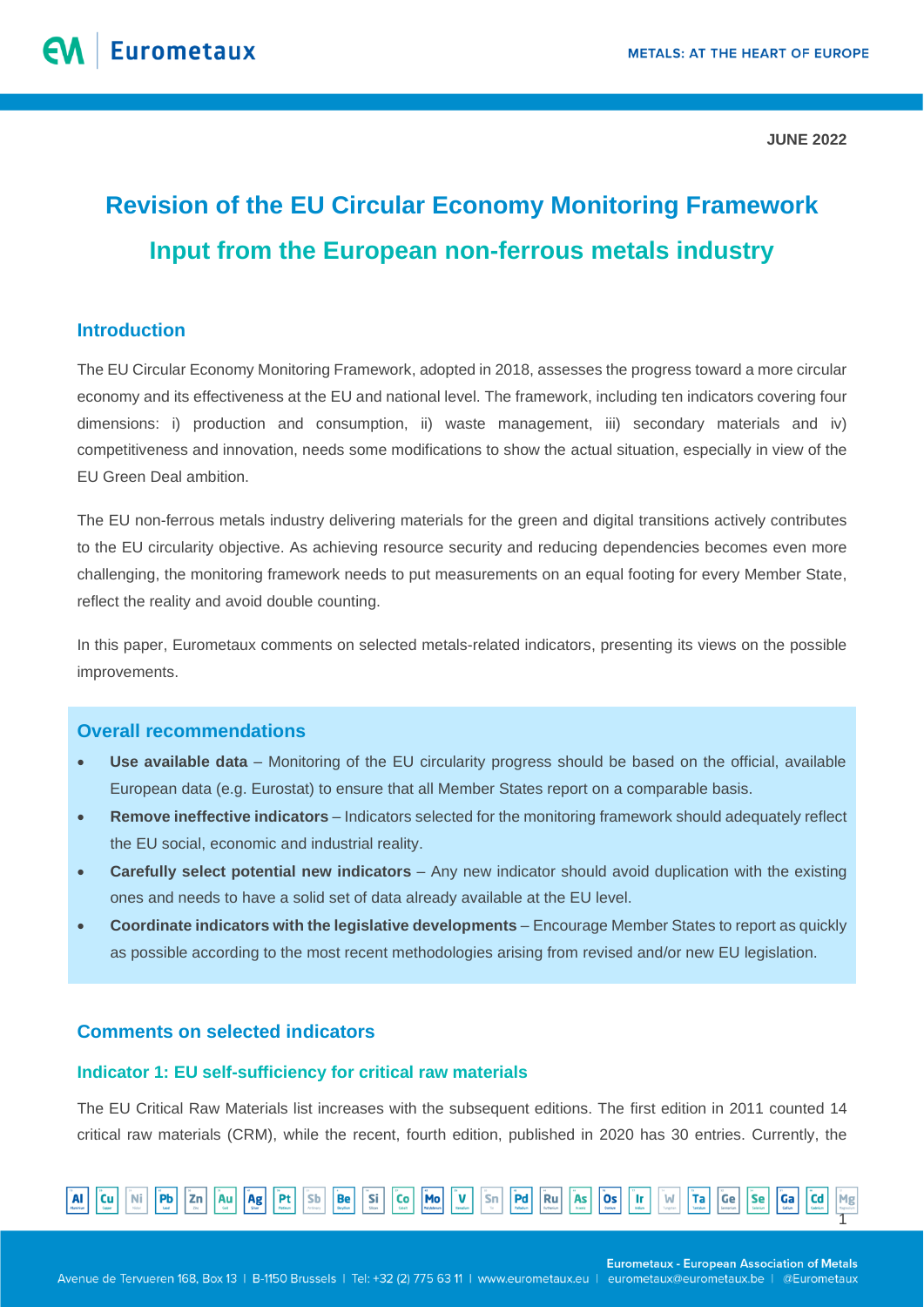European Commission, supported by the SCRREEN Project, is preparing the 5<sup>th</sup> list, scheduled for publication in 2023.

Most CRMs have a high import reliance and a low recycling rate. In fact, for many of them, e.g. bismuth, niobium, and lithium, the first factor is 100% or close to it, and the second is even close to 0%. A minority of current CRMs have higher recycling rates, and it is unclear how the recycling rates would factor into the assessment of selfsufficiency.

The EU is not self-sufficient in CRMs. China mostly leads in terms of supply, followed by USA and Brazil. As for the processing, there is only a few where EU Member State is mentioned, namely Germany producing refined gallium (8% on the global level) and tungsten (1%), Finland – germanium (10%), France – hafnium (49%) and silicon metal (4%).

Innovation in materials sciences and metallurgical extraction techniques, as well as (legal) framework conditions to improve collection/recycling, can help to reduce EU dependency on the imported CRM. Still, there is a limited extent to which it can be applicable.

# **Our recommendation:**

• An indicator on EU self-sufficiency for CRMs is not necessarily the most practical as the EU Critical Raw Materials List expands with each subsequent edition. Facing the full dependency on some of the imported CRM, combined with their processing outside of Europe, we need to boost their recycling in the EU. However, it also needs to be acknowledged that for certain other critical raw materials it is necessary to grant the access to ore deposits in Europe.

# **Indicator 2: Green Public Procurement in EU-wide public procurement**

Green Public Procurement (GPP) can have a positive impact on improving circularity as it can build a critical mass to trigger similar activities in private and industrial procurement. This is valid both for public sourcing of products (vehicles, electronic & office equipment, buildings, etc.) as well as for end-of-life (EoL) management of public goods.

Mandatory GPP could be a path-maker towards the new circular business models. In fact, it has recently been introduced by the European Commission in its legislative proposal from 30<sup>th</sup> March on the Ecodesign for Sustainable Products Regulation (ESPR).

GPP requirements should be established including holistic sustainability aspects. They should cover the whole life cycle of products and highlight material efficiency (e.g. reparability and recyclability) criteria and clear requirements for quality treatment of products at the end-of-life. Moreover, the GPP criteria should avoid the

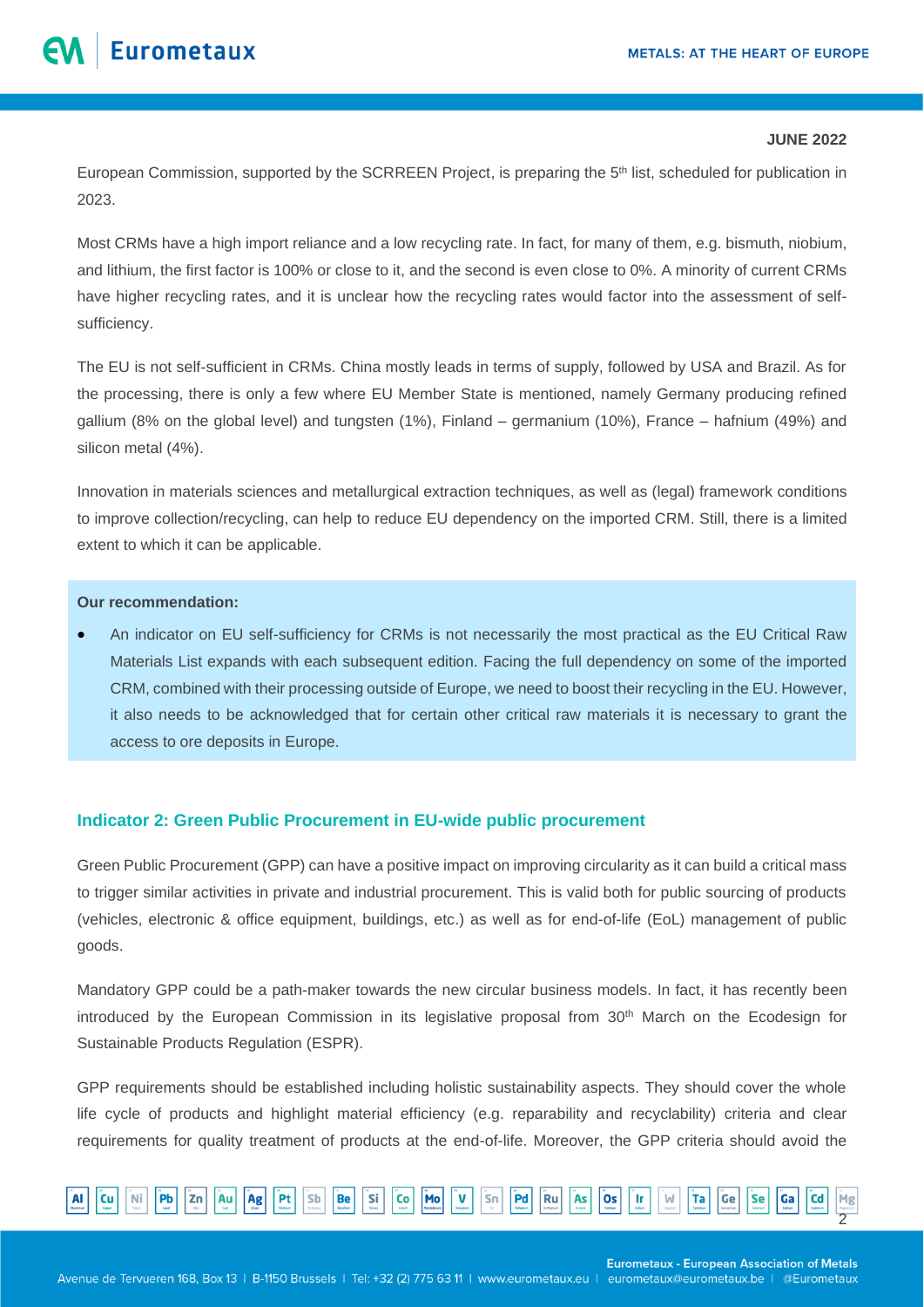introduction of purely hazard-based provisions in relation to chemicals, without taking into account specificities of the non-ferrous metals and alloys. It is important to avoid unintended consequences that could hinder the recycling of metals and their circularity. Only in this way we can ensure that the valuable materials embedded in the products are duly recovered and brought back to the loop.

Green Public Procurement should also create incentives for use of secondary raw materials that substitute primary materials in the construction sector. Tender specifications for public infrastructure works and buildings should include indicators for a minimum share of those materials, like for final slags in road construction or in cement and concrete production.

# **Our recommendation:**

The indicator on the Green Public Procurement should be kept. GPP requirements should be based on the life cycle approach and consider sustainability, circularity and climate-neutrality aspects, making sure that the end-of-life goods enter proven/certified quality repair and recycling facilities.

#### **Indicator 5: Overall recycling rates**

Urban mining offers a great potential for getting back the non-ferrous metal scrap. Measuring recycling rates of municipal waste is extremely important but this indicator has major limitations. Until not so long ago, national recycling rates for municipal waste and other streams were incomparable because the Member States calculated them at different stages of the recycling value chain. In fact, some EU countries reported only the amount of waste collected as if it was recycled, instead of the amount they have actually recycled.

The last revision of the Waste Framework Directive (851/2018) brought an obligation for the Member States to measure recycling rates at the input to the last recycling process, or otherwise to estimate the average losses occurring after first sorting operations. However, the full picture of the new measurement pattern is yet to come.

#### **Our recommendation:**

• Recycling rates indicator, based on the requirement that it is measured at the input to the final recycling operation, is fully supported as it allows to track the actual recycling levels in the EU Member States.

# **Indicator 6-c: Recycling rate of e-waste (WEEE)**

E-waste recycling rate can be effective in measuring the quantity of recycled Waste Electrical and Electronic Equipment (WEEE). However, it does not say how much of each material is actually recovered. Mass-based indicators – i.e. product recycling rates – are appropriate for simple products (i.e. an aluminium beverage can), but not the complex ones that are increasingly present on the EU market.

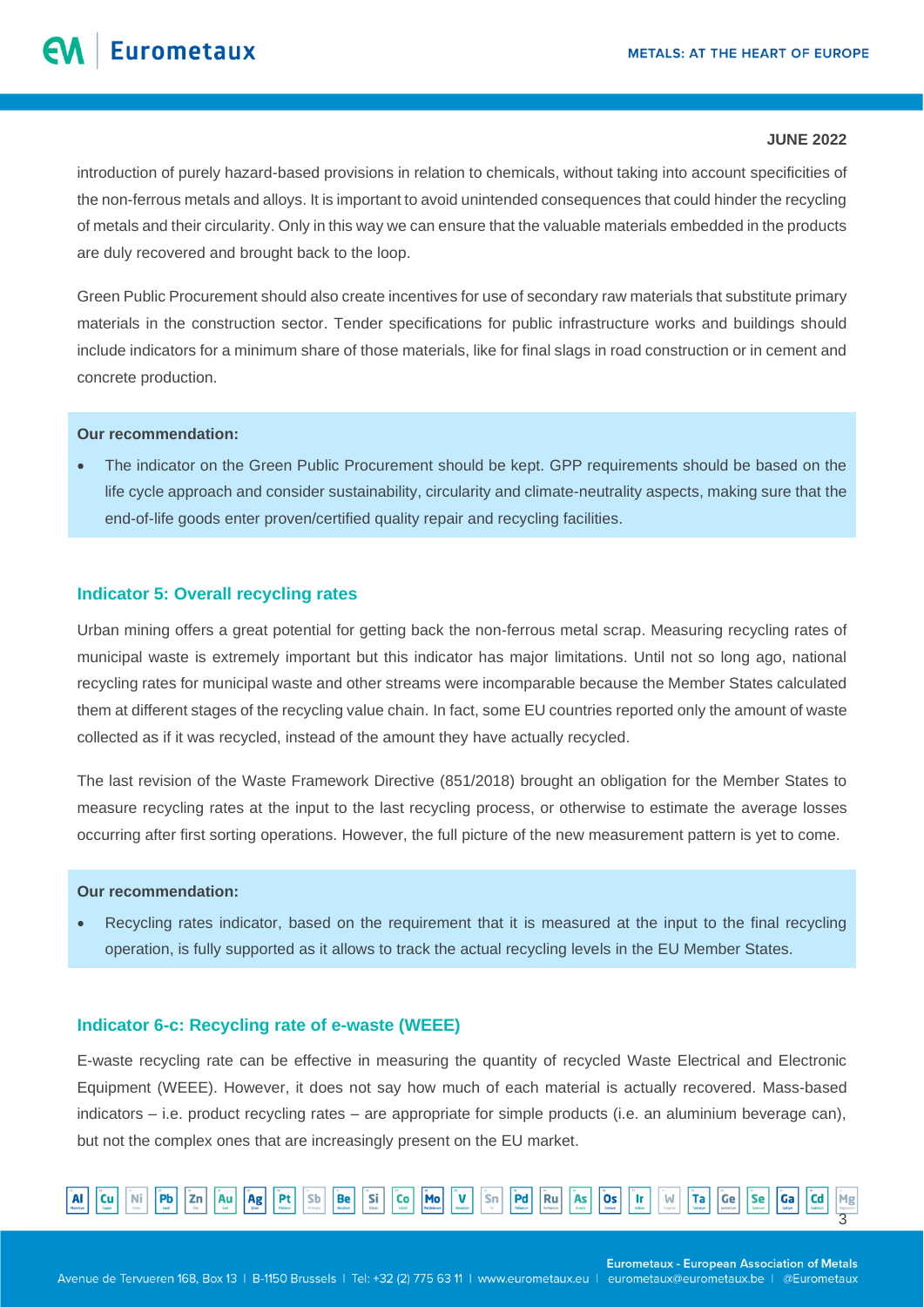In particular, e-waste recycling rate do not measure what happens to valuable and critical metals (gold, silver, palladium etc.) that are present in the EEE in small volumes.

An example can be a typical smartphone with an average weight of 110 g where metals are accounted for 10,1 g (10 g for copper and 0,1 g jointly for silver, gold and palladium) and the remaining weight is glass and plastic.

Furthermore, it is apparent that many Member States are reporting very high recycling rates while in reality the WEEE is not recycled in a proper way, it is recycled only "on paper" or it is leaving the EU falsely declared as used goods. This can be clearly seen by 2019 data showing that almost all Member States fail to collect sufficient amount of e-waste separately and therefore do not reach the 65% collection target set in the WEEE Directive.

# **Our recommendation:**

• WEEE (e-waste) recycling rate indicator should better reflect the issue of small-volume, valuable and critical metals that are necessary for high-tech applications. Moreover, Member States must be encouraged to collect and sort all the e-waste arising. In addition, expected review of the WEEE Directive (2012/19/EU) and the ongoing revision of the Waste Shipment Regulation (1013/2006) should close the loopholes for the missing e-waste.

# **Indicator 7: Contribution of recycled materials to raw materials demand**

Recycled content looks at the quantity of recycled material used in the production of a new product. It is an indicator that makes sense for products containing materials for which the recycling industry is not profitable and/or the market is not mature yet.

For the non-ferrous metals this indicator is not appropriate due to the following reasons:

- recycled content is very sector-specific and non-ferrous metals already have high recycling efficiency;
- demand for non-ferrous metals is growing and considering the goals of the EU Green Deal the actual needs of the secondary raw materials will continue to substantially exceed their availability;
- recycling content is a statistical indicator and does not say anything about the efficiency of recycling process;
- secondary and primary raw materials are often mixed together in the non-ferrous metals production process, and they are not in direct competition.

Currently, our sector faces an increased number of legislative initiatives aiming to impose the recycled content obligation for non-ferrous metals. The most recent example comes from the Batteries Regulation proposal that includes a mandatory recycling content target on selected batteries metals (Co, Pb, Li, Ni). However, the legislative text does not define the methodology to calculate and verify the targets, which will be adopted only at